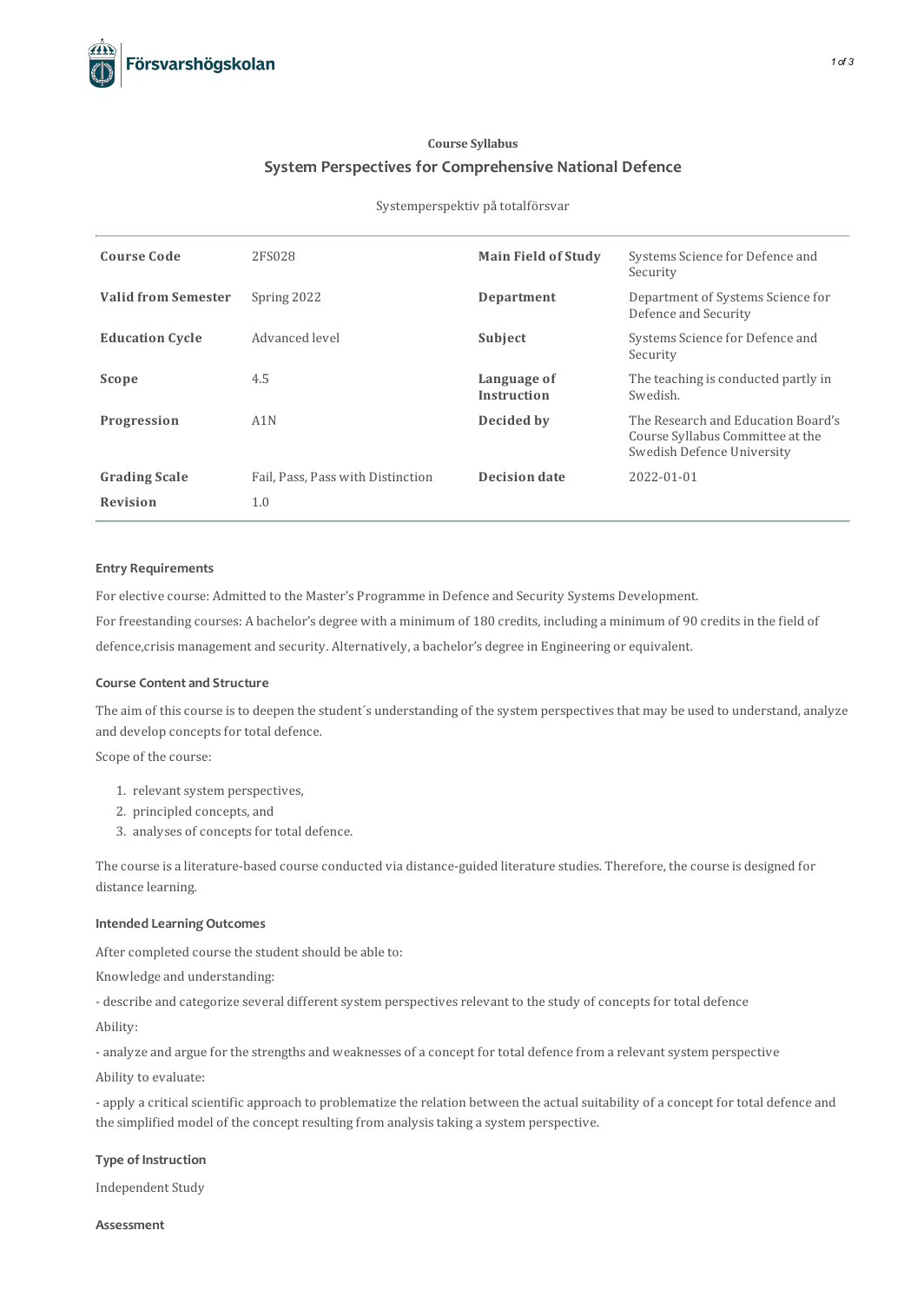

#### **Examination**

Scope: 4.5 Grading Scale: Fail, Pass, Pass with Distinction The course is examined through a written unsupervised assignment.

## **Grading**

Grades are awarded on a three-grade scale: Pass with merit (VG), Pass(G) and Fail (U). Assessmentcriteria will be published at the start of the course.

A pass( $G$ ) requires a pass( $G$ ) for the written unsupervised assignment.

A pass with merit (VG) requires a pass with merit (VG) for the written unsupervised assignment.

The examiner may decide that supplementary work is required in order for a pass grade to be achieved. Examination papers submitted late will not be graded, unless there are special reasons, which have been approved by the examiner. Supplementary assignments are to be submitted no later than five working days after the notification of results and the supplementary assignment for the examination in question, unless there are special reasons, which have been approved by the examiner.

## **Restrictionsin Number of Examinations**

There is no limit to the total number of examination opportunities.

## **Restrictions Concerning Degree**

The course cannot be included in a degree that includes another course with content that fully or partially corresponds to the content of thiscourse.

#### **Transitional Provisions**

When a course is no longer provided or when the content of a course has been significantly altered, the student retains the right to be examined in accordance with thiscourse syllabus once per term during a three-term period.

#### **Miscellanous**

If the student has a decision from the Swedish Defence University stating the need for extra pedagogicalsupport because of a functional disability, the examiner may decide on alternative examination formsfor the student.

The course isconducted within the Master's Programme in Defence and Security Systems Development.

The course can also be read as a freestanding course.

On completion of the course, an evaluation will be conducted under the auspices of the course director. This evaluation will form the

basisfor any changesto the course.

The course may be held in English, in parts or entirely.

This is a modified version of the syllabus, created to transfer the original to the education database Kursinfo. For originals, contact the archive.